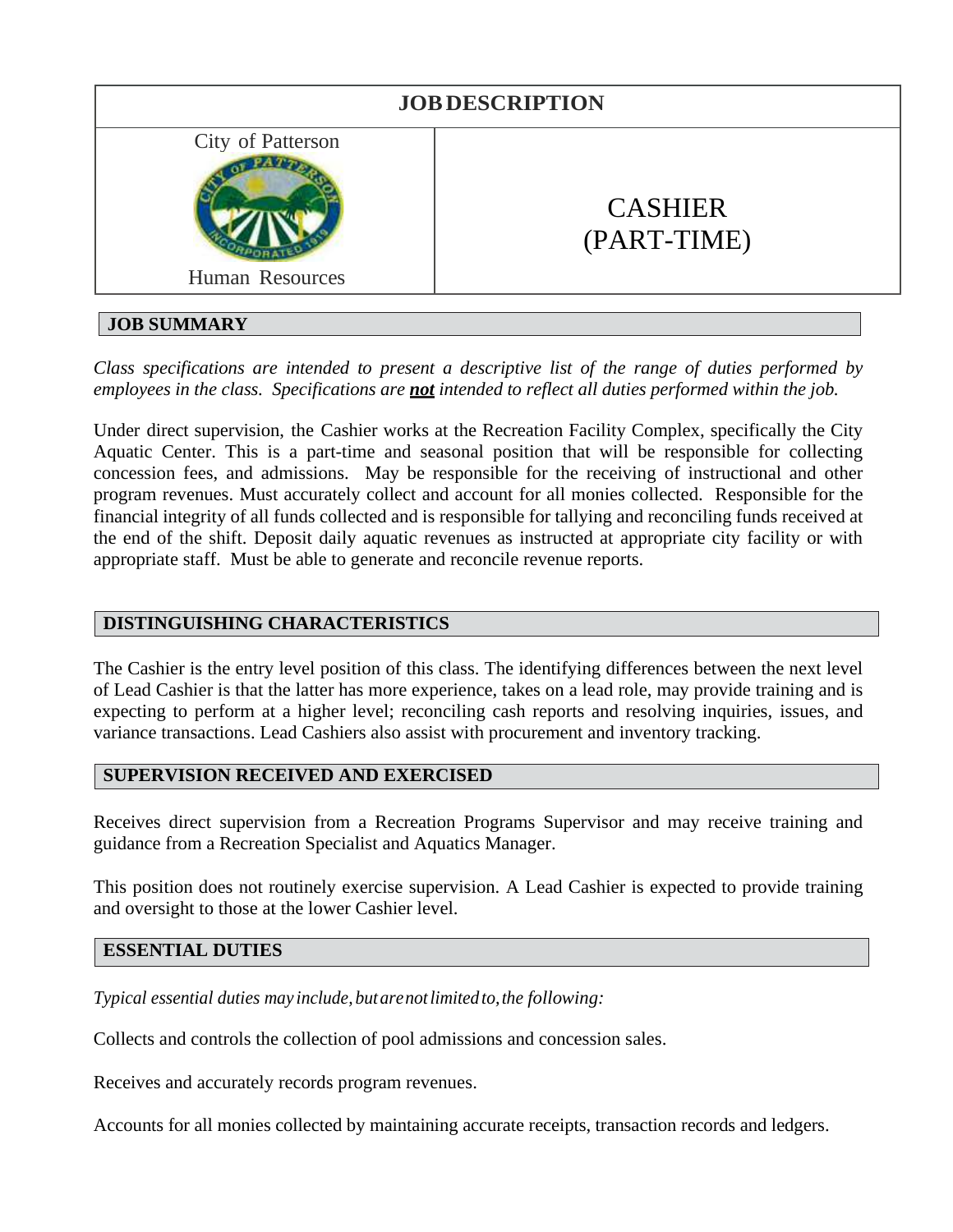Makes daily deposits to appropriate City location or staff as per procedures.

Prepares financial reports related to pool and concession revenues.

Respond to phone inquiries, rental requests and perform registration of aquatics programs.

Perform related work as required.

# **KNOWLEDGE, SKILLS, AND ABILITIES**

**Knowledge of:** Basic principles and practices of cash handling and financial record keeping; modern office practices including effective use of a personal computer and program standard software applications; principles and practices of customer service; knowledge of food service and preparation.

**Ability to:** Operate a cash register, calculator, and computer, make accurate mathematical computations; correctly count and change money of all denominations; keep financial and statistical records; operate orderly and honestly in the handling of all revenues. Communicate clearly, concisely, and effectively, with co-workers, parents, young children and teens and the public. Maintain a neat and clean work area; understand and follow oral and written instructions.

Read, speak, write, and comprehend English at a level necessary to carry out the essential functions of the position.

#### NECSSARY SPECIAL REQUIREMENTS

18 years of age or older preferred. If under 18, must qualify for a work permit and have completed your sophomore year in high school.

Bilingual (Spanish/English) preferred.

Must successfully pass a pre-employment medical examination, including a drug screen, fingerprint, background check and reference check.

Must be able to provide proof of U.S. citizenship or legal right to work in the United States.

# **EXPERIENCE and CERTIFICATIONS**

Any combination of education, training and experience that would likely provide the required knowledge, skills, and abilities: Normally this would include:

**Education:** Must have a High School Diploma or GED equivalent.

**Experience:** Cashier – None Required. One (1) year of recreation or related experience, preferred.

Lead Cashier - Two (2) years of recreation or relevant experience, including one year as a Cashier with the City of Patterson Recreation Department.